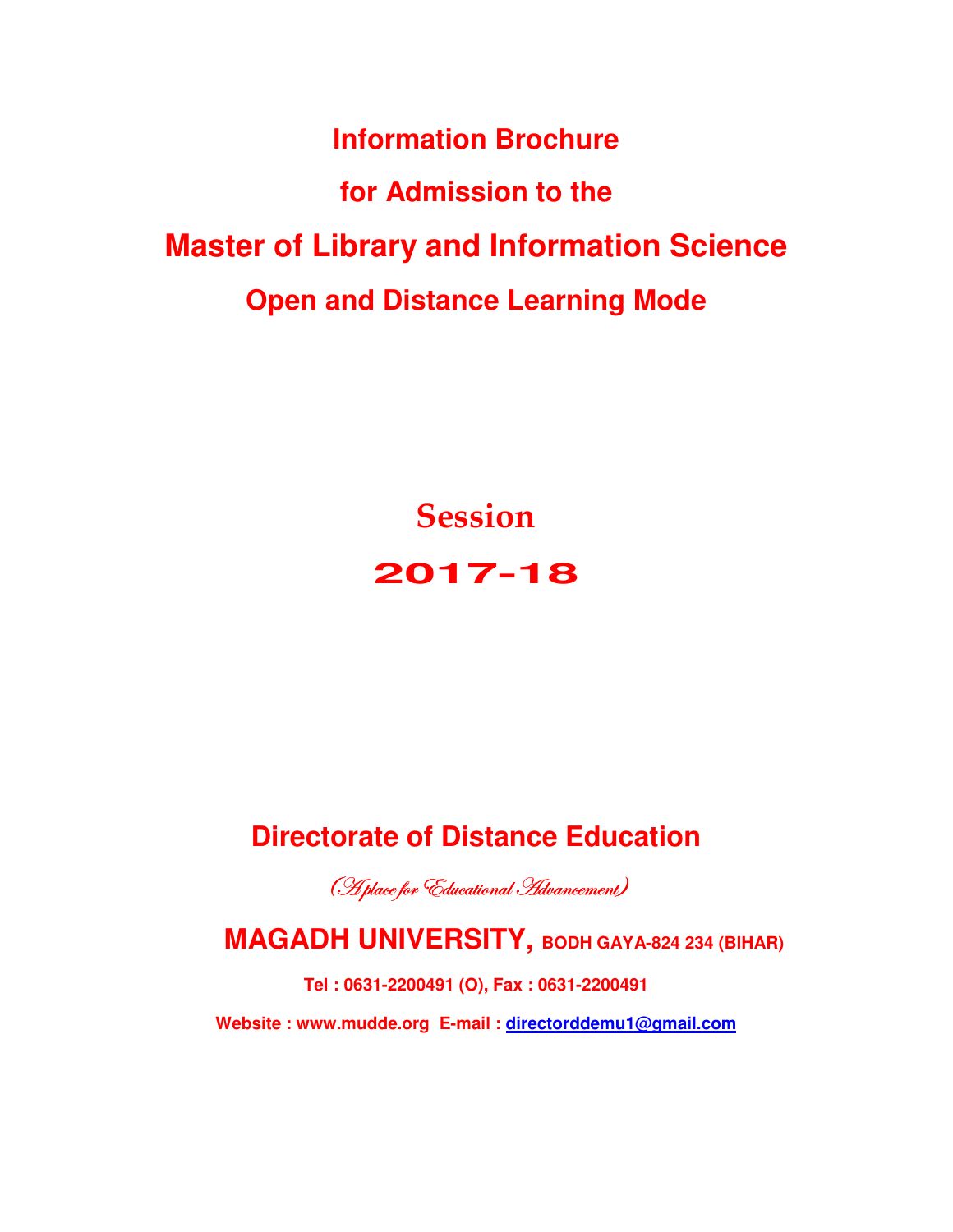## **MAGADH UNIVERSITY**

Since the moment of Lord Buddha's Enlightenment under the Bodhi-Tree till the establishment of Magadh University, BodhGaya on  $1<sup>st</sup>$  March, 1962, Magadh region of Bihar has envisaged academic explorations in the forms of "Paraa" and "Aparaa" Vidya. Various Gurukuls, Bauddha Vihars, Shramanas, Pathshalas, Nalanda and Udantpuri Universities, Makqtabs and English Medium Institutions echo the divinely lit-academic throbs of Magadh down the ages. It was Sarvapalli Radhakrishnan, the then president of India and great Philosopher, Scholar of Modern age who laid the foundation of this University in August, 1964 as a homage to Lord Buddha and Buddhism. The renowned historian Dr. K. K. Dutta was the founder Vice-Chancellor of this University who had dream of disseminating the message of Buddhism by launching new branches of South Asian Studies in the Department of History. The Departments of Philosophy, Pali, Ancient Indian and Asian Studies as well as Buddhist Studies cater to the need of the vision and consequently this University captivates the attention of the students and scholars of Buddhist Countries. The enrolment of Buddhist monks and foreign scholars in the University provides it an International stature.

 The Headquarters of MU is housed in an area of 450 acres of land (at 131 mtrs. Altitude; between Latitude 24<sup>0</sup> 41'N & Longitude 85<sup>0</sup> 58'E) and its jurisdiction covers the district of Patna, Gaya, Nalanda, Nawada, Jehanabad, Aurangabad and Arwal in Bihar) between Latitude 24<sup>0</sup>30'N and 25<sup>0</sup>31'N Longitude 83<sup>0</sup>58'E & 86<sup>0</sup>5'E). At present there are 44 Constituent Colleges, more than 100 Affiliated Colleges, 2 Dental Colleges, 4 Engineering Colleges, 6 Law Colleges and about 72 B.Ed. Colleges. Two colleges of this University have been accredited with Grade 'A' by "NAAC". It is the largest University in Bihar. It imparts teaching from UG up to Ph.D. as well as Post-Doctoral Research in the Faculties of Humanities, Social Sciences, Commerce, Science, Management, Engineering, Law, Education, Medicine and Dental Sciences. Several Vocational and Professional Courses like M.B.A., M.C.A., MRRDM, Environmental Science, Hotel Hospitality and Tourism Management, Bio-Technology, Physiotherapy, Journalism and Mass Communication, Academy of Foreign Languages like French, Chinese, Spanish, Japanese, Korean and German and Cultural Cooperation, Library Science, Yoga, Women Education, BCA, BBM, OMSP, TTM, ASPSM, Environment & Water Management and Diploma Courses in 19 subjects etc. have added extra feathers in the glorious cap of the academic pursuits of this University. This University has also hosted First Bihar Inter University Cultural Festival – **"Tarang"** in 2008 which was inaugurated by Her Excellency the Ex-President of India, **Smt. Pratibha Devi Singh Patil** on 15th February, 2008. On 11th February, 2010 - the  $3<sup>rd</sup>$  Bihar Science Conference was inaugurated by Ex-President of India Late **Dr. A.P.J. Abdul Kalam** at Gaya College, Gaya which is a premier constituent unit of Magadh University. Recently Magadh University celebrated its  $21<sup>st</sup>$  Convocation on  $10<sup>th</sup>$  of March 2016, very successfully.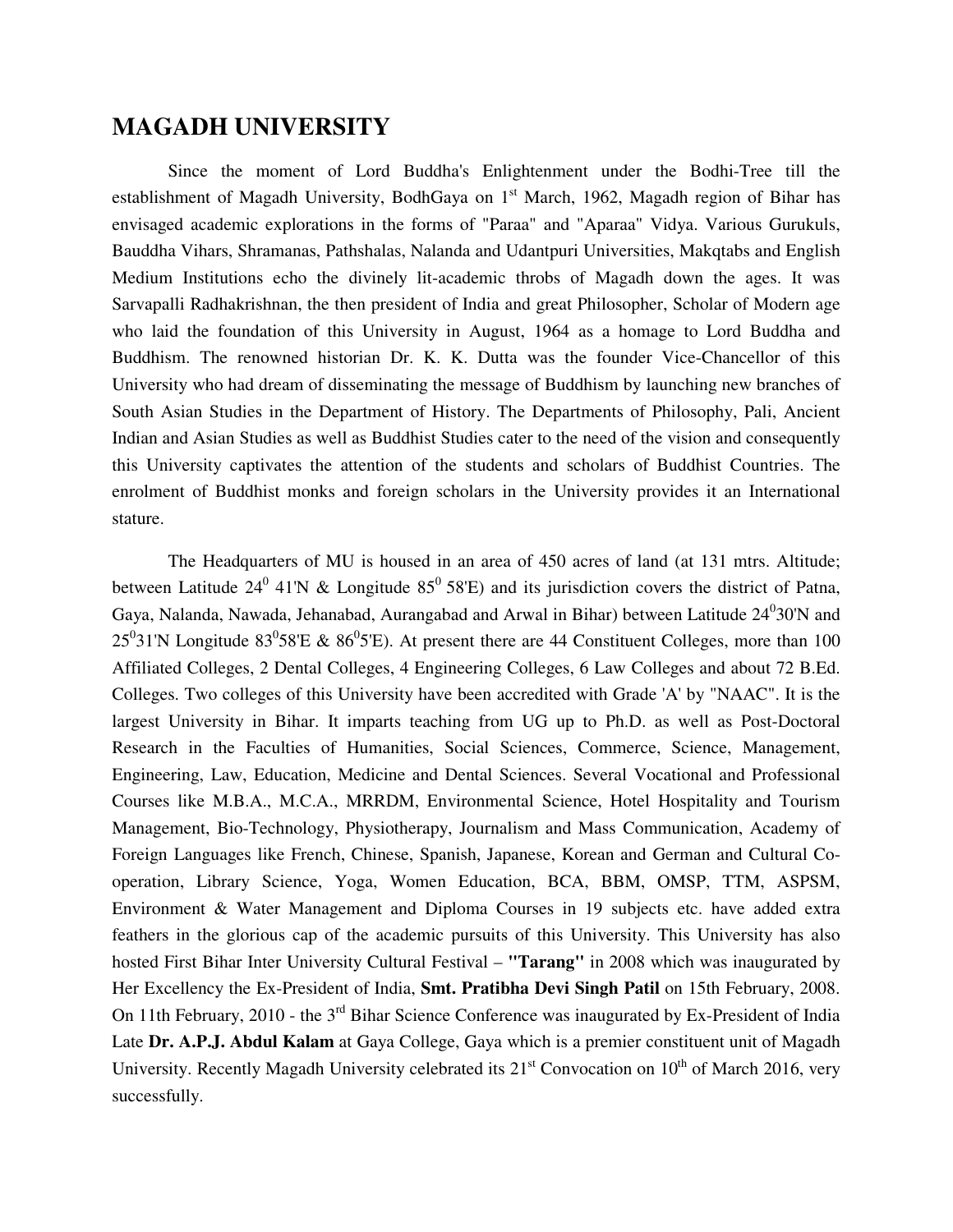Directorate of Distance Education

The Directorate of Distance Education has been established with the permission of the UGC-DEB, State Govt. of Bihar & Raj Bhavan. The Regulations of various courses of this directorate have been prepared and finalized by the statutory bodies of University and approved by the Inter University Board (Bihar).

 The Directorate of Distance Education offers courses in higher learning through distance mode of education to such students of the country in general and the State of Bihar in particular, who are deprived of taking admission in conventional institutions or who are unable to study there as day boarders, but are still desirous to upgrade their educational achievements. The courses offered by the DDE, Magadh University are innovative, job oriented and self satisfying and designed for independent learners who receive study materials and supports from the Directorate and the Study Centres. Students require commitment and motivation to ensure that the quality of educational performance could be maintained at higher level.

### **Running Programmes under ODL mode**

Master of Library and Information Science (MLIS) Bachelor of Education (B.Ed.) Bachelor of Library and Information Science (BLIS) M.A. in Education D.El.Ed. (to be introduced)

## **VISION**

• To inculcate professionalism to deliver the needs of the society to excel in real life situation at all levels.

## **MISSION**

• To extend right opportunity for higher education to the multitude of people, who for one reason or the other are not able to pursue regular study programmes.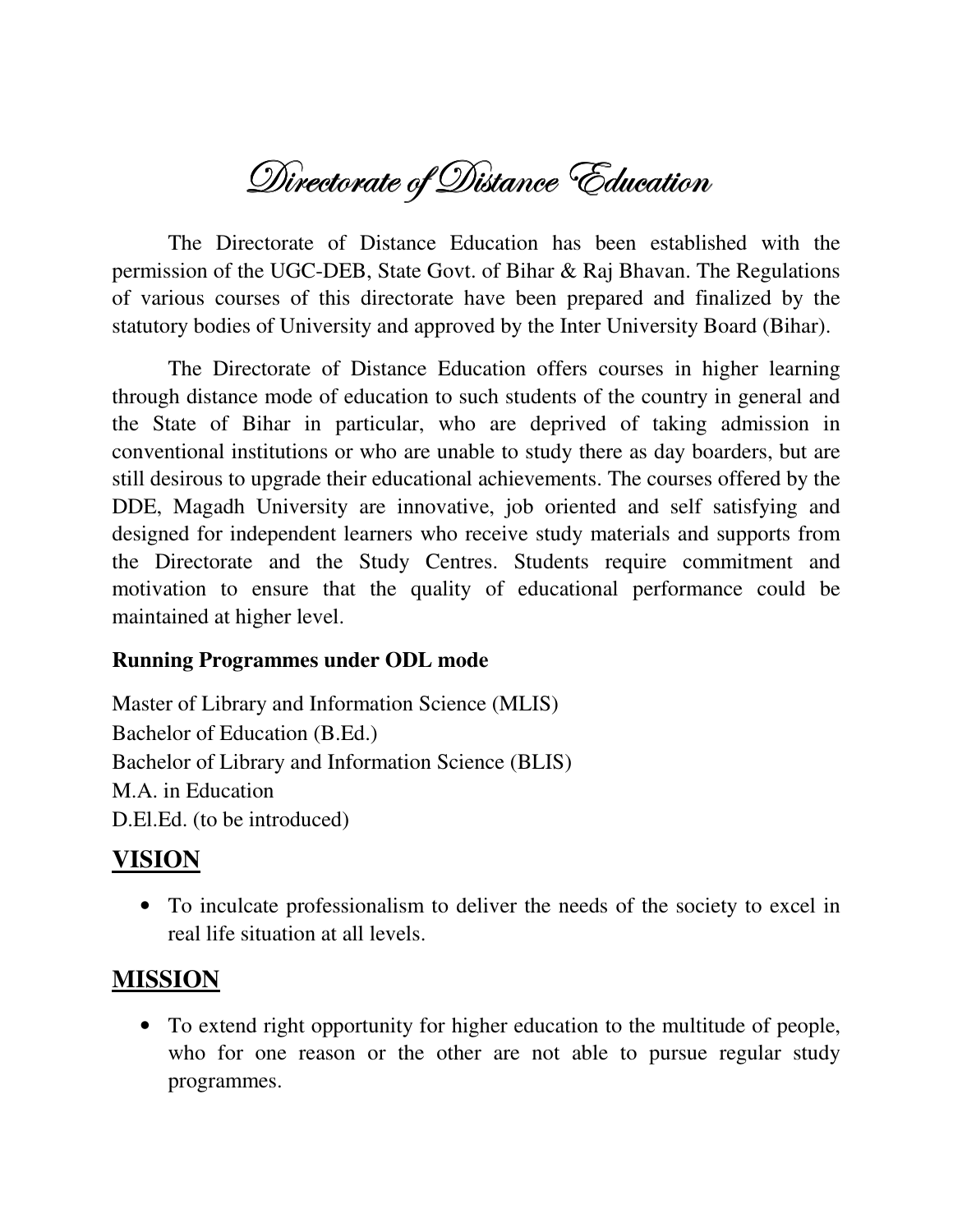## **OBJECTIVE**

• The Directorate of Distance Education, Magadh University, BodhGaya aims at providing opportunity of education to persons in service, people living in remote areas, students unable to continue education in regular mode owing to geographical settings of this region, unprivileged, downtrodden section of the society, specially women; who cannot afford to continue higher education through conventional mode.

## **SALIENT FEATURES OF THE COURSE**

- The Information Science is a course which helps to learn the way to convey the information to mass. Library is a place where information and knowledge are stored. A library is a way to judge any institutions, the information and quality of books are the main qualities of any library.
- Candidate for the Master Degree in Library and Information Science (MLIS) shall be examined in eight papers carrying total of 800 marks.
- The Master Degree in Library and Information Science (MLIS) shall be examined in eight papers carrying hundred marks in each. There shall be seven theoretical and one practical paper. As part of MLIS programme. Each candidate has to do one assignment each in all the theoretical papers.
- Questions in the paper are of subjective type. Questions asked are generally of descriptive type. Questions are from the syllabus and need to be answered in own words as far as possible.
- The Term End examination carries 80% and Assignment carries 20% weightage. Hence, the marks you get in your assignments and practical will be counted in your final result. Candidates are, therefore, advised to take assignments seriously, complete and submit them in time.
- The validity of the assignment is one year. Those who take admission in current session have to attempt the assignment of that session only. If they fail to submit their assignments before the due date of the particular session. They are supposed to attempt the fresh set of assignments of subsequent session.
- Your answer sheet should be complete in all respects, Make sure you have answered all the questions in an assignment before you submit them. Incomplete answer sheets will bring you poor marks.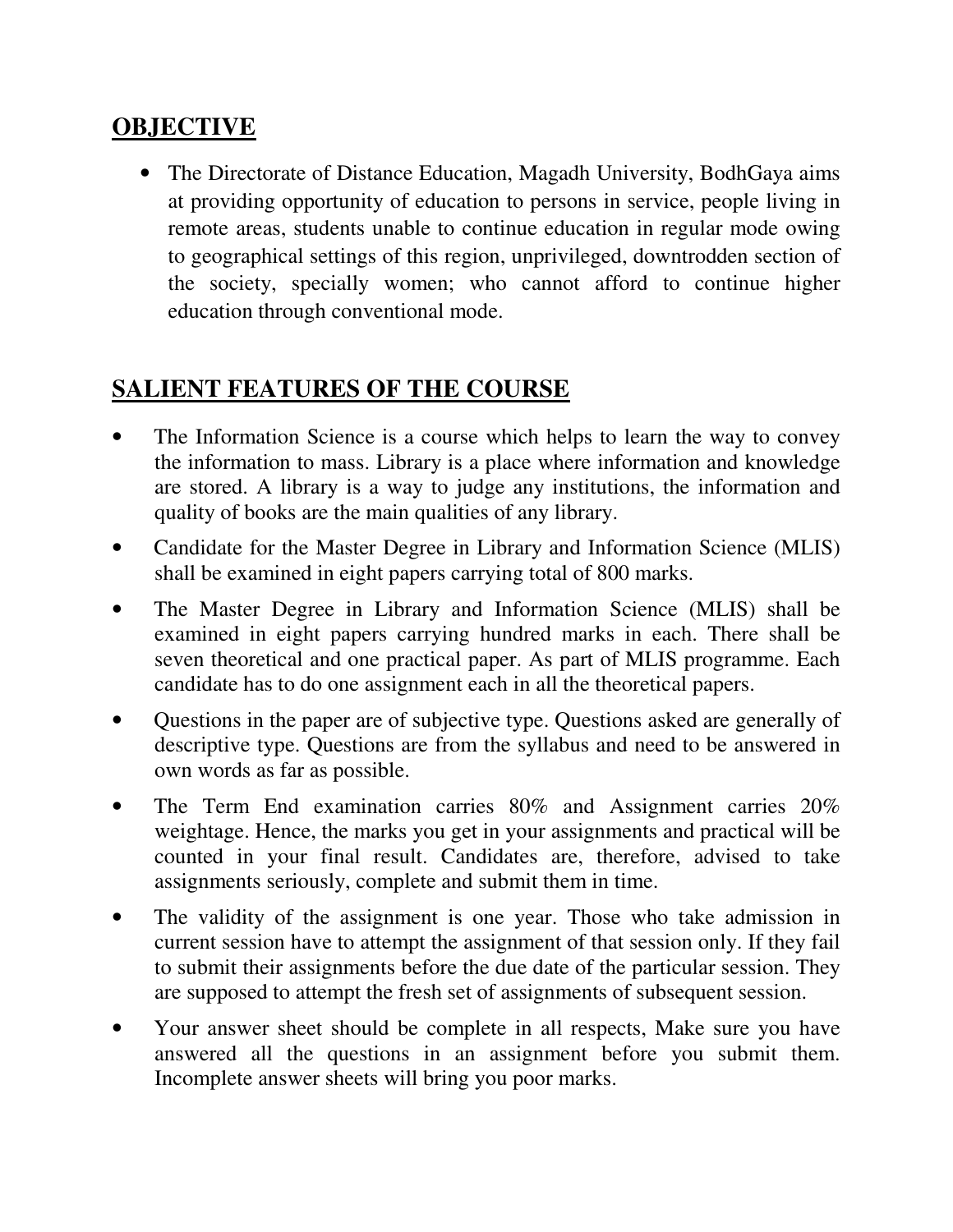- Do not just reproduce your answers from the units. If you reproduce from units. you will get a Zero. Do not copy from the response sheets of other students. If copying is noticed, the assignments of such students will be rejected.
- Typed and computer print assignment are not permissible. Leave 3" margin on the left and at least 4 lines in between each answer in an assignment.

**The Directorate of Distance Education,** Magadh University, BodhGaya aims at providing opportunity of education to persons in service, people living in remote areas, students unable to continue education in regular mode owing to geographical settings of this region, unprivileged, downtrodden section of the society, specially women; who cannot afford to continue higher education through conventional mode. The main objectives of the Directorate are as follows :

- $\triangleright$  To introduce professional & vocational courses for the benefit of the people who can not avail the opportunities to attend regular class in face to face mode.
- $\triangleright$  To inculcate interest for education and knowledge in the masses.
- $\triangleright$  To make education economical and convenient as far as possible.
- $\triangleright$  To develop quality study materials in different disciplines in the larger interest of the knowledge hunters.
- $\triangleright$  To extend academic and professional help and counseling to the incumbents on learning, training and other occupational fronts.
- $\triangleright$  To provide the convenience of study along with the work engagements.
- $\triangleright$  To provide benefits of Education to everyone and everywhere specially to socially and economically deprived section of society, working men & women, defence personnel, etc. to enable them to unfold their potentialities.

## **How to apply**

 The eligible candidates who are interested in doing M.LIS course in distance mode from DDE, MU must visit the official website of the directorate www.mudde.org and download the Application Form, Enrolment Form and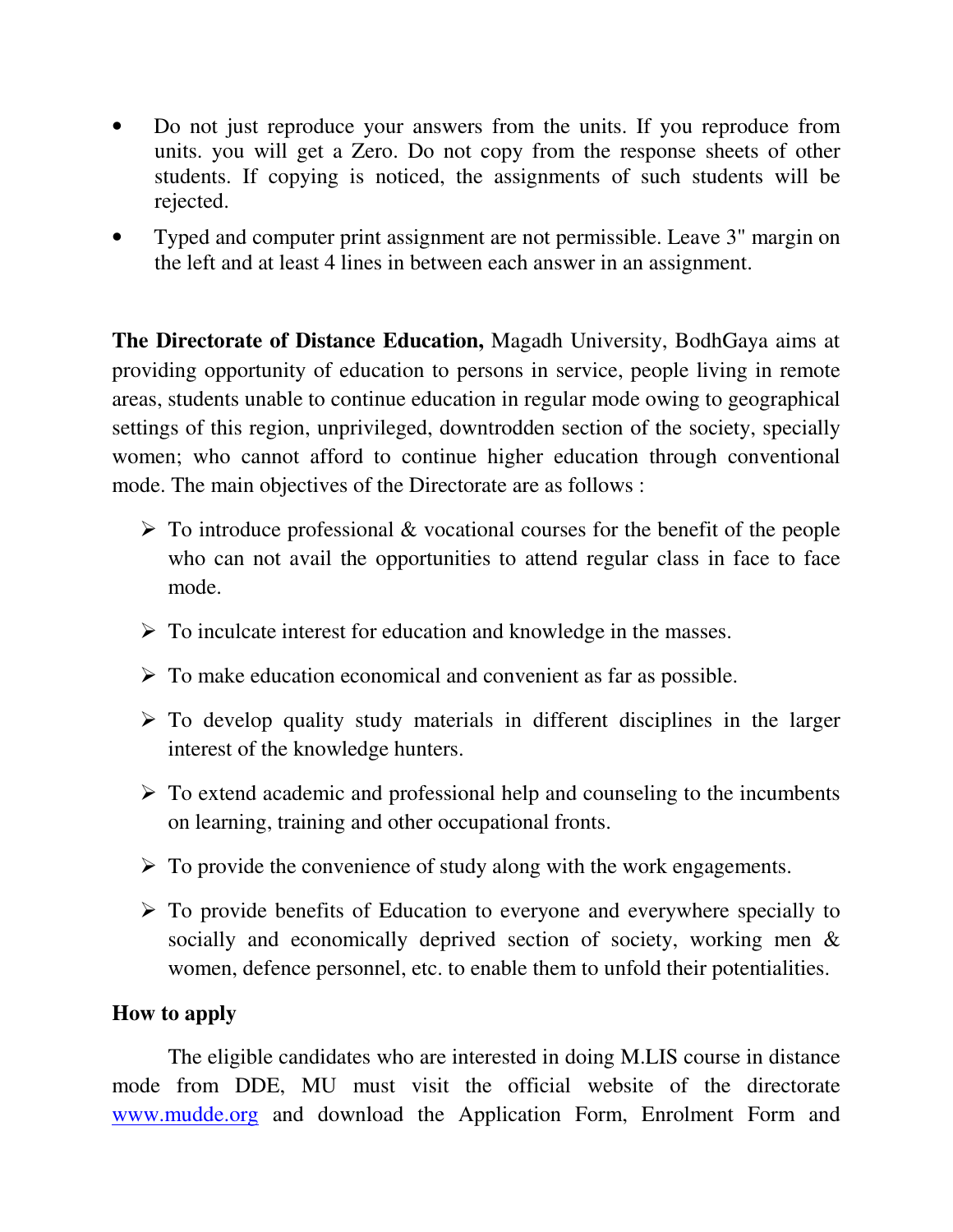Information Brochure from there. Information Brochure and Application Form  $\&$ Enrolment Form are not available in print/hard copy.

- The applicant should take out the print of Information Brochure & Application Form & Enrolment Form. Read it carefully before filling the form.
- Completely filled in Application Form & Enrolment Form along with all the required documents and Bank Draft must reach to the below mentioned address on or before the last date as instructed in the advertisement, only by Registered/Speed Post:

**The Director, Directorate of Distance Education Magadh University, BodhGaya (Bihar) Pin-824 234** 

No other mode (Courier/By hand) of submission of Application form & Enrolment Form will be entertained. The post received after the stipulated time will not be entertained in any way, even if the mistake is of post office. The University is not responsible for postal delay.

Following documents must be attached with the application form  $\&$  Enrolment Form without which application will be treated incomplete and will be rejected without any further consideration:

- 1. Self-attested copies of the Marks-sheet of the qualifying examinations.
- 2. Self-attested copy of the Matriculation Certificate for proof of age.
- 3. Self-attested copy of the Caste Certificate, issued by the competent authority (DM/SDO) or any other authorized officer in respect of SC/ST and other categories of candidates, seeking admission on reserved quota as per University rules.
- 4. Besides the pasting of two photographs in the application form as instructed above, the applicant need to enclose two passport size coloured same photograph with the application form (mentioning his name, application form no. and course applied for on the back side of photograph).
- 5. Demand Draft (DD) of Rs. 500/- (Rupees Five hundred only) for General/Other categories and Rs. 250/- (Rupees Two hundred fifty only) for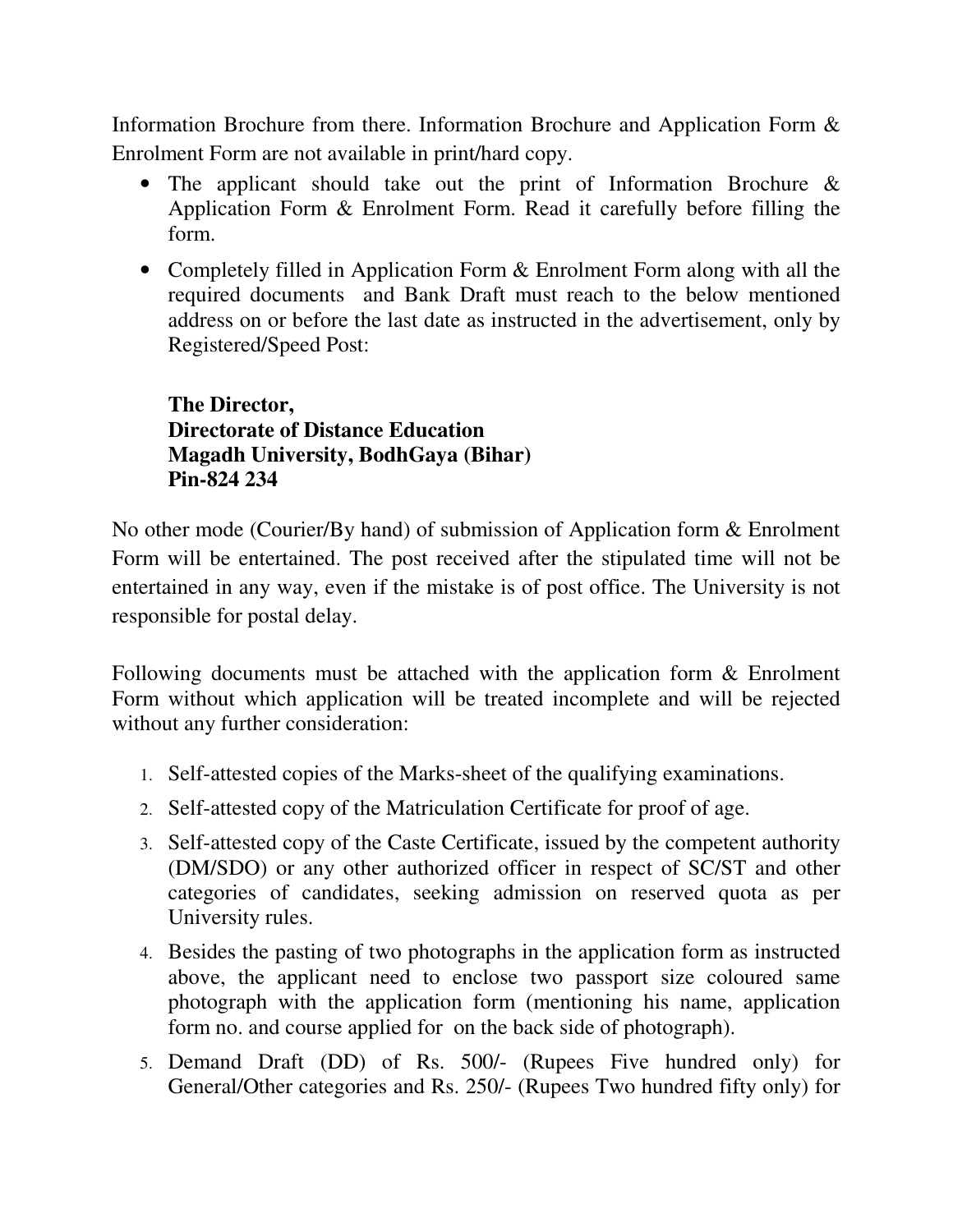SC/ST/PH category, from any nationalized bank drawn in favour of **"The Director, MU, BodhGaya"** payable at **BodhGaya.** 

6. Experience certificate, if require.

#### **Selection of Candidates for Admission**

- a) Selection of candidates shall be made strictly as per rules of the University/Directorate.
- b) The reservation policy of the State Govt. of Bihar (for educational institutions) and the University rules will be observed.
- c) If necessary, the Directorate may hold pre-admission test for selection of candidate.
- d) No candidate can claim admission as matter of right.
- e) Selected candidates will be informed about their selection through, Website or by notice board in the Directorate office.
- f) All the original documents as mentioned above, along with the Bank Draft of the amount prescribed as fee for the course before he/she can be admitted. The demand draft issued must be drawn in favour of "Director, DDE, M.U, Bodh-Gaya" payable at Bodh-Gaya. Cash payment will not be accepted except in special circumstances through money receipt.
- g) After admission, each candidate will be given an Enrolment number. He must quote the Enrolment number and course name in all future correspondence with the Directorate. Any letter, which does not bear the Enrolment number will not be entertained.
- h) Candidate must contact the Director, DDE, M.U, Bodh-Gaya to find out the status of his/her request for admission, if needed during office hour only.
- i) The University reserves the right to amend the schedule, rules, course structure and fee structure as and when it seems necessary.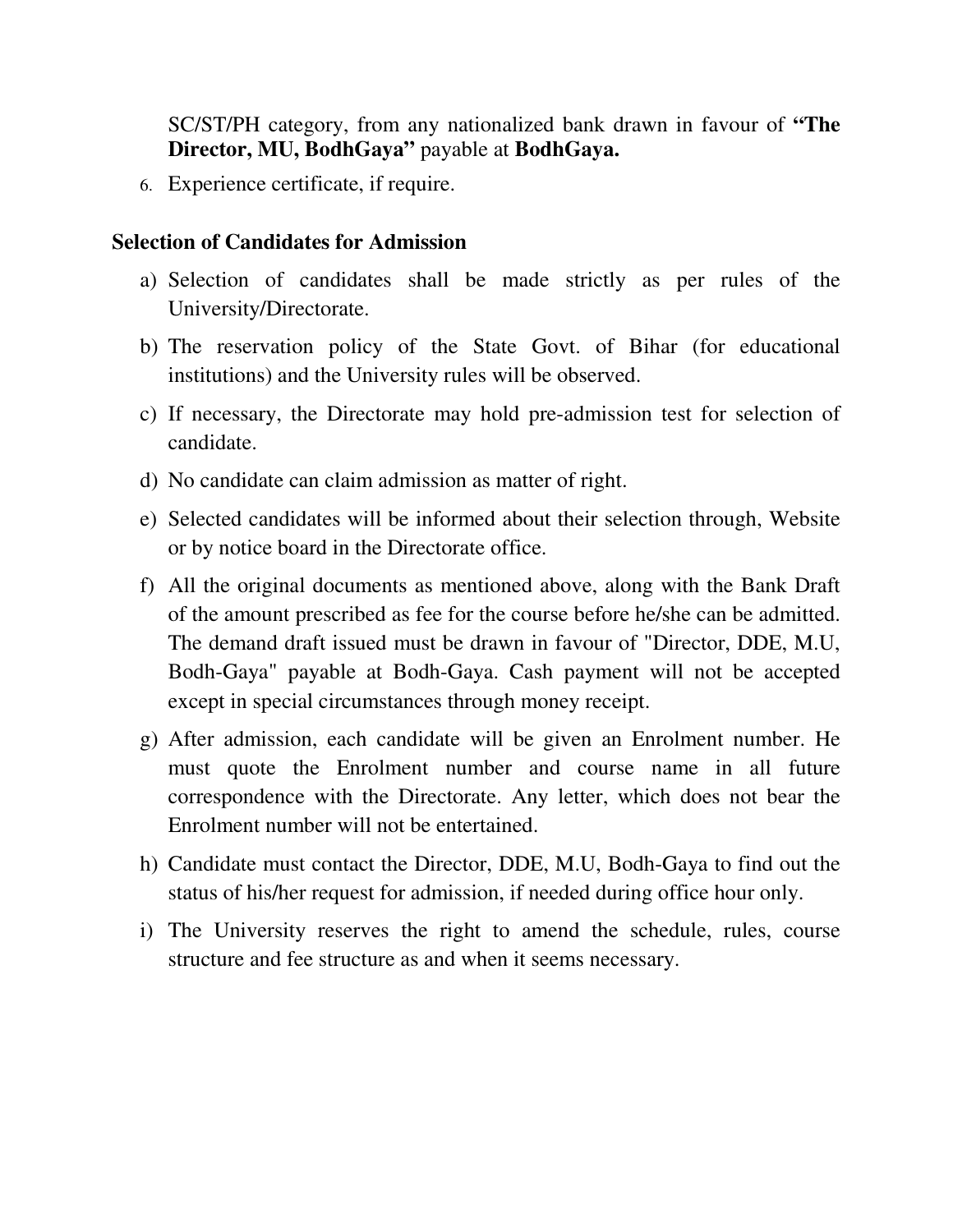#### **Before posting the application please ensure that :**

- Please make sure that you are using the correct application form.
- You have read and understood all the instructions/informations given in the Prospectus/application form.
- You have completed and submitted the form and have filled up the form as per given instructions. Incomplete application forms shall not be entertained.
- You have enclosed attested copies of all certificates and documents as required. After verification if it is found that the certificates and documents submitted by the candidate are fake, his/her admission shall be cancelled and fee deposited will be forfeited and suitable legal action may be initiated against the candidate.
- You have indicated your correct STD code and phone No./Mobile No.
- You have mentioned your correct e-mail address.
- The Prospectus once sold, cannot be returned or exchanged in any circumstances as it is non-refundable.

### **Registration**

 All candidates enrolled for M.LIS course under DDE must get themselves registered with the Magadh University after depositing the requisite registration fee. Candidate shall not be allowed to appear in the examination without registration with the Magadh University. Those who are already registered with the Magadh University need not to be reregistered.

### **Identity Card & Syllabus**

 All students admitted to M.LIS course of the Directorate will get Identity Card on prescribed charges of Rs. 50/-, which shall remain valid till completion of the course. Detailed syllabus shall be available on Sale Counter and each student has to purchase it only after payment of prescribed price printed on the back of syllabus.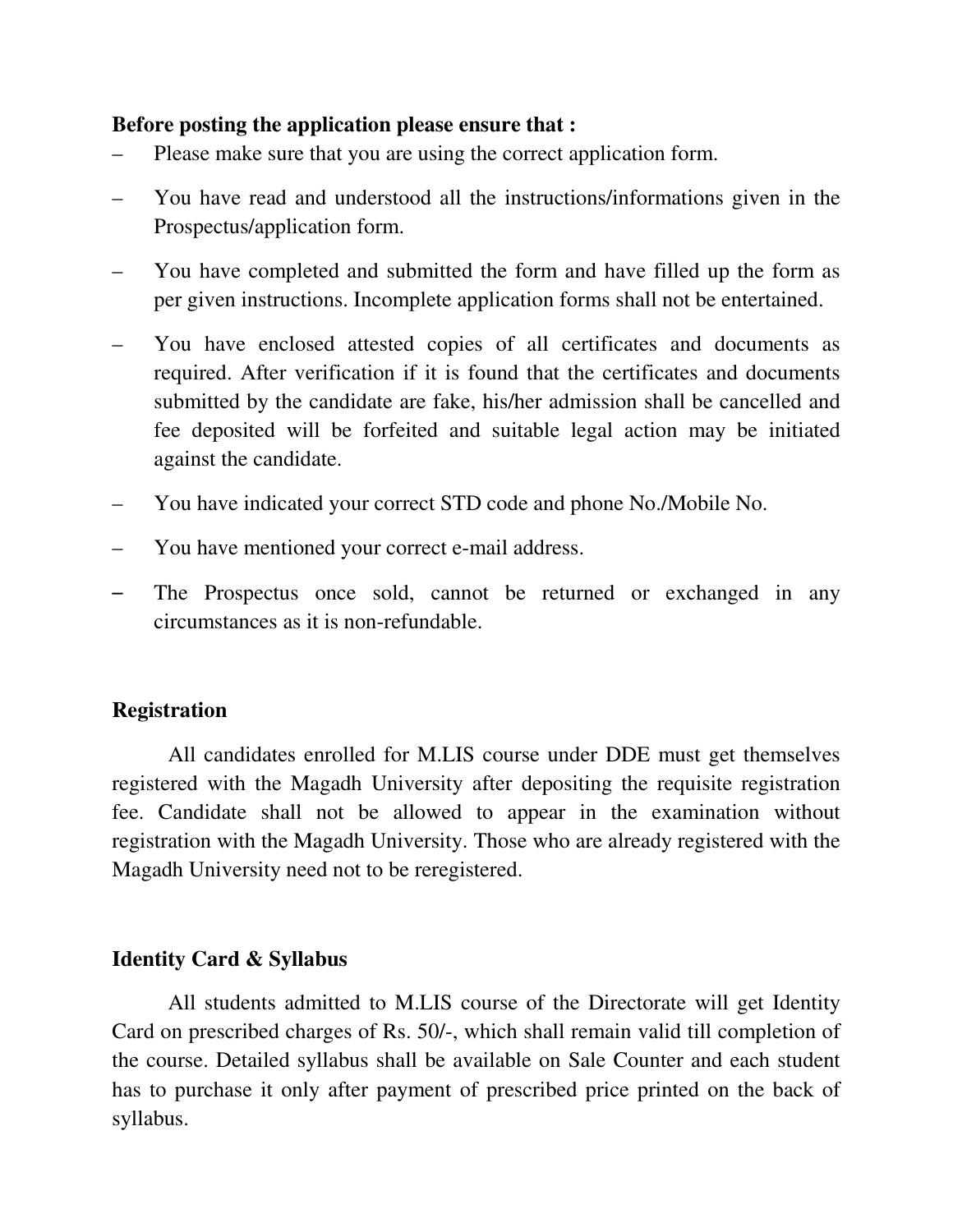## **Important Considerations while Applying for Admission**

- In no case original documents be sent along with the admission form; only attested copies of the documents should be enclosed. However, at the time of admission the following documents will be required in original, along with their attested photo copy for verification. Original documents except CLC will be returned to the candidate immediately after verification.
- Three ticket size colour photographs of the candidate be submitted at the time of counseling.
- The candidate selected for admission must pay the required charges in full at the time of admission itself, and fill all other form and documents as required by the Directorate.
- There is no provision of exemption of course fee & other charges for any category of candidates.
- On the reverse side of the Demand Draft, the candidate must write his/her name, admission form no. and the name of the course applied for.
- Candidates are advised to retain photo copy of the Demand Draft, Application Form  $&$  Enrolment form for their personal use and record.
- No refund of course fee & other charges is allowed for any reason and in any case.
- Ensure the correctness of your Mailing address, Pin code, E-mail, Telephone/Mobile No. DDE, M.U. will not accept any responsibility for any postal delay/irregularity or loss in postal transit.
- It is the responsibility of the candidates to ascertain whether they possess the requisite qualification for admission. Having been called for the written test/counselling does not necessarily mean acceptance of the eligibility.
- Admission to various programmes will however be subject to verification of facts from the original certificates/documents of the candidates. In case any discrepancy should arise, even at a later point of time after admission, the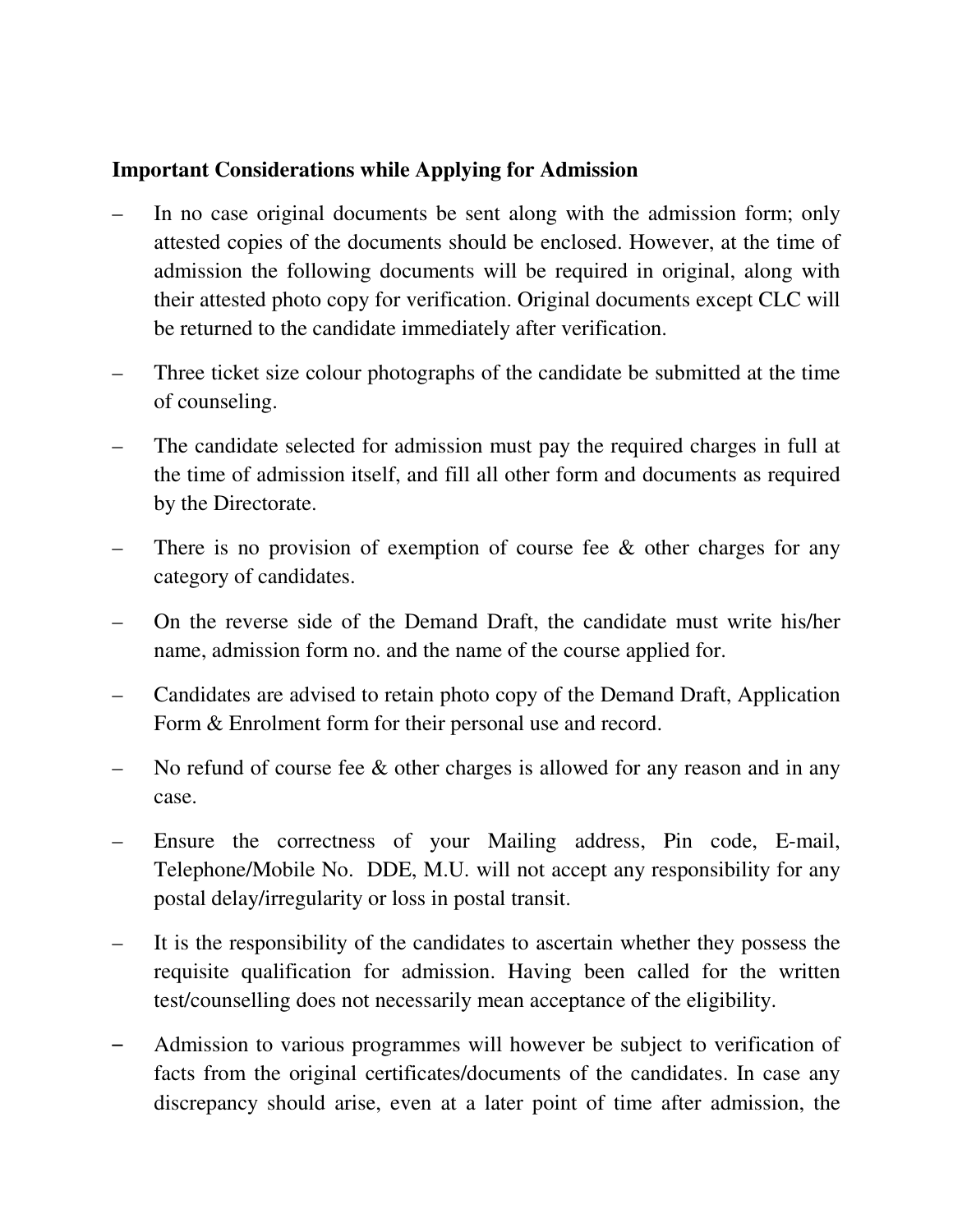university reserves all right to cancel the candidate's admission and this decision shall be final.

## **Change of Address**

Any change in the address of the candidate enrolled must be communicated to the Directorate immediately.

### **Student Support Service**

In order to provide support to its learners, the Directorate at present has established seven study centres headed by the Co-ordinator incharge. At the study centres the learners interact with the Academic Counsellors and other learners, refer to books in the Library, watch/listen to audio/video cassettes and interact with the Coordinator on administrative and academic matters. The list of study centres with centre code is given below :

| <b>Study Centre Code</b> | <b>Name of Study Centres</b>     |
|--------------------------|----------------------------------|
| 01                       | Gaya College, Gaya               |
| 02                       | J. D. Women's College, Patna     |
| 03                       | A. N. College, Patna             |
| 04                       | Nalanda College, Bihar Sharif    |
| 0 <sub>5</sub>           | S. Sinha College, Aurangabad     |
| 06                       | Sri Arvind Mahila College, Patna |
| 07                       | S. N. Sinha College, Jehanabad   |

Counselling/Contact classes of students after admission shall normally be done at their specified study centre allotted by the Directorate. However, in case of inadequate counseling facility in some particular course(s), the counseling may be provided at other Study Centres to be named by the Directorate and to be communicated to students accordingly on notice board. The candidate will be required to attend atleast 75% of their counseling sessions at the designated counseling centres, otherwise they will not be permitted to appear in the final examination.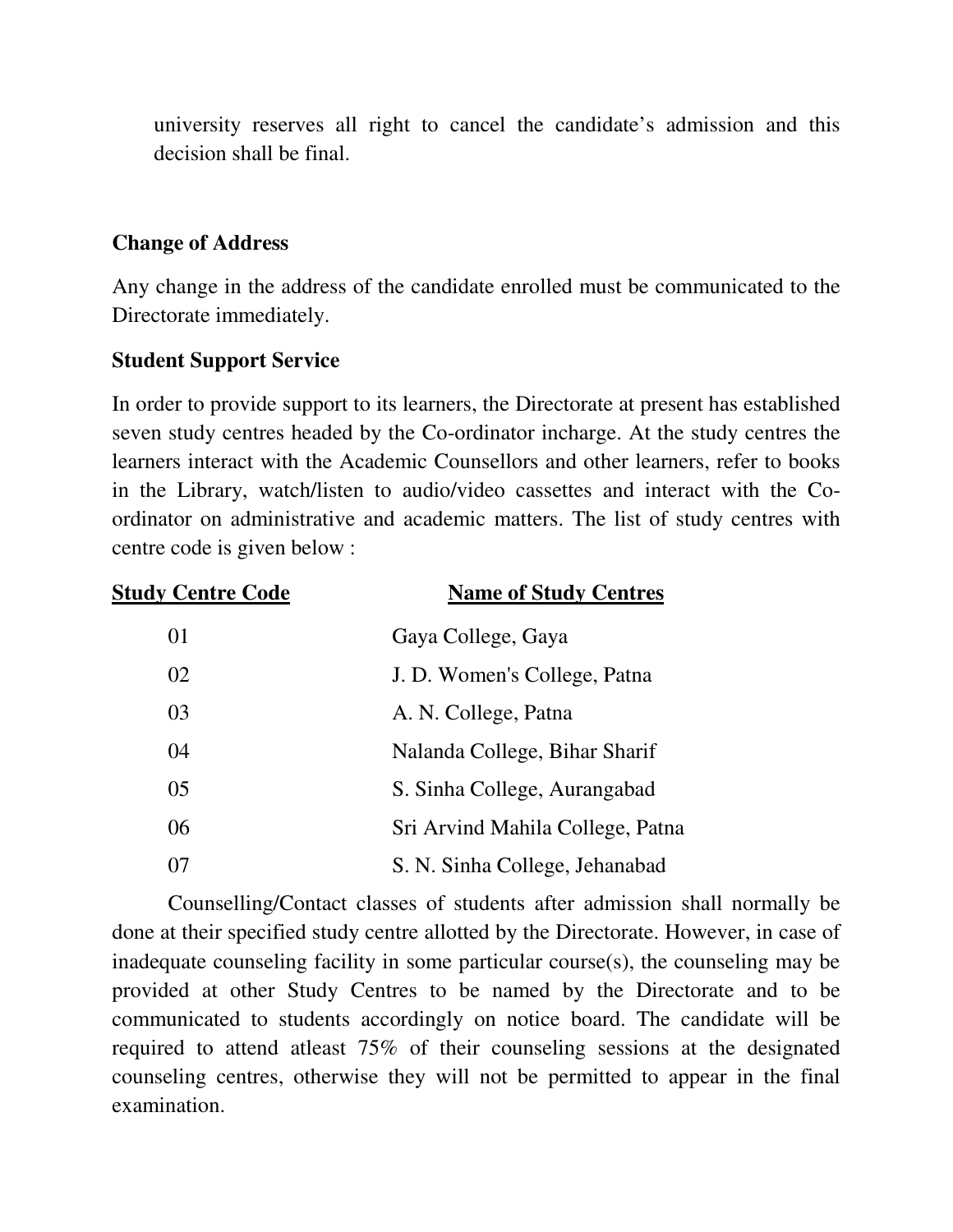## **Programme Delivery**

The methodology of instruction in these programmes is different from that of face to- face mode. The distance mode learning system is more learner - oriented and the learner is an active participant in the teaching-learning process. Most of the instructions are imparted through distance education methodology rather than face - to - face communication. The Directorate may tries to follow a multimedia approach for instruction in future.

**(a) Self Instructional Material :** The printed study material in Hindi (written in self-instructional style) for theory and practical components of the programmes will be supplied to the learners on payment of course material charge as mentioned in fee column at the time of admission.

 Students enrolled with DDE will preferably get the study material in the form of self-learning material (SLM) and assignment either directly from DDE, Magadh University headquarter or from Study Centres as the case may be.

 "At present the self-learning material will be supplied in Hindi language only." The students are advised to consult their faculty at the centre and refer to text books and reference books available in the market or libraries.

**(b) Audio-Visual Material Aids :** The learning package contains audio and video cassettes for better clarification and enhancement of understanding of the course material given to the learner. A video programme is normally of 25-30 minutes duration. The Audio Tape are run and Video Cassettes are screened at the study centres during specific sessions which are duly notified for the benefit of the learners.

**(c) Students are advised to consult their study centres** throughout the sessions and always be in touch with the DDE headquarter/ DDE website for day to day information, otherwise they can miss even the most important informations, date, communiqué etc. which can spoil their career. The Directorate will not be responsible for such deed. **No individual informations will be sent to any student.**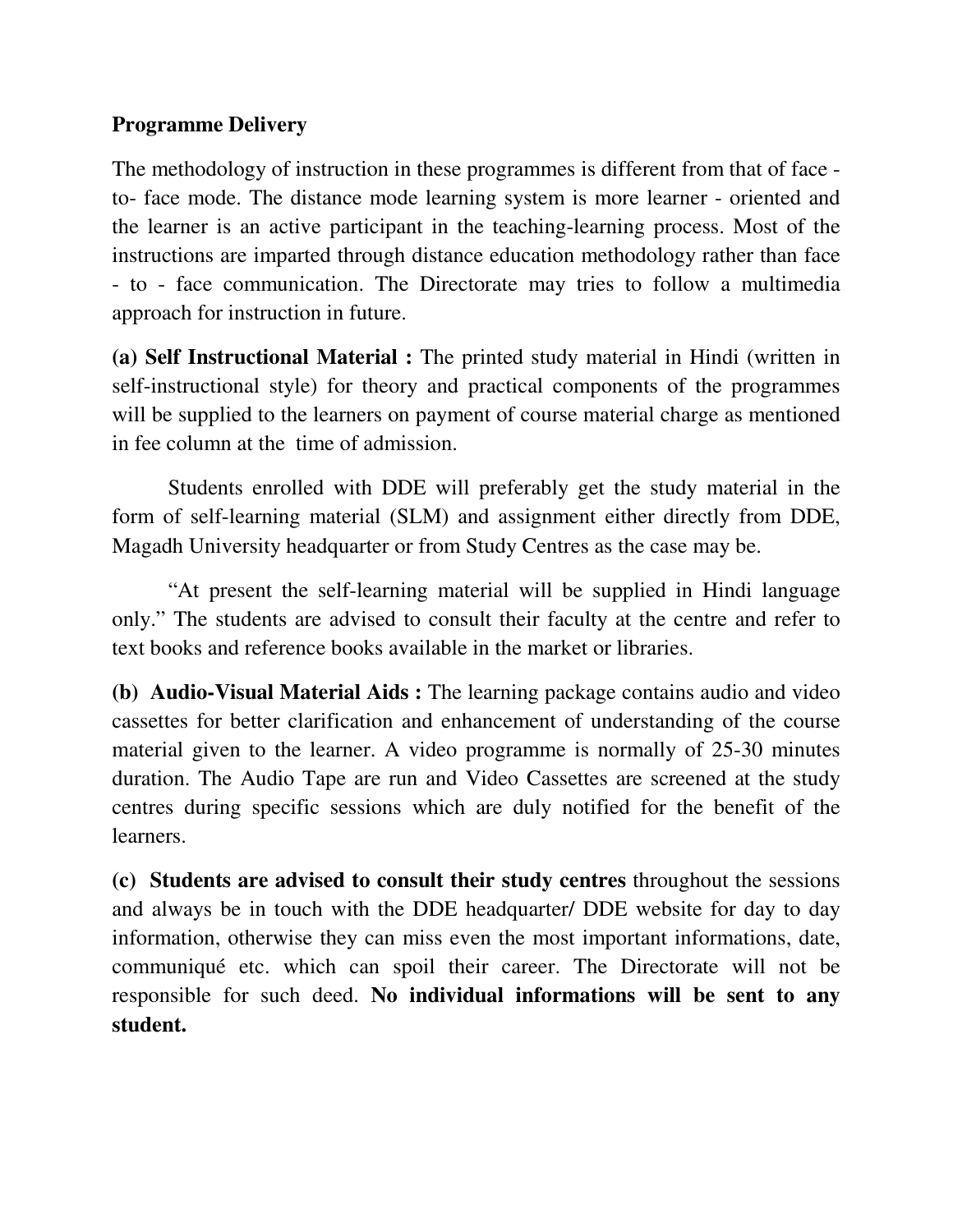**(d) Counselling Sessions :** Normally counselling sessions are held as per schedule drawn by the Study Centres, mostly held during the non-working hours of the host institutions where the study centres are located.

**(e) Practical/Project Work** : M.LIS Programme have practical / project components also. Practical are held at designated institutions for which time schedule will be provided by the Study Centres. Attendance at practical is compulsory. Keeping in view the flexibility as regards choice of time for study, one way is to skip practical during a year but for doing it in a subsequent year or in order to have a repeat exercise, additional fee determined by the university has to be paid. For project work, Study Centres will provide the necessary guidance but the learner will have to manage his / her own resources.

 The evaluation of learners mainly depends upon various instructional activities undertaken by them. A learner has to write assignment responses compulsorily on assignment copies to be supplied by the directorate on prescribed charges written on the copy. Before taking term-end examination from time to time to complete the academic programme.

## **Examinations**

- 1. As far as possible, year end examination will be started before the end of the session and result will be declared approximately within 45 days after the completion of examinations.
- 2. For any delay due to any unavoidable reason, candidates have to bear with University for the delay and no representation or claim will be entertained on account of this.
- 3. Please note that all examinations are to be conducted by Magadh University under its control and supervision.

## **Dispute, if any**

- 1. In case of any dispute, the decision of the Vice Chancellor or statutory bodies of Magadh University shall be final & binding on all parties.
- 2. For any matter the legal jurisdiction shall lie in Gaya court and / or Patna High Court only.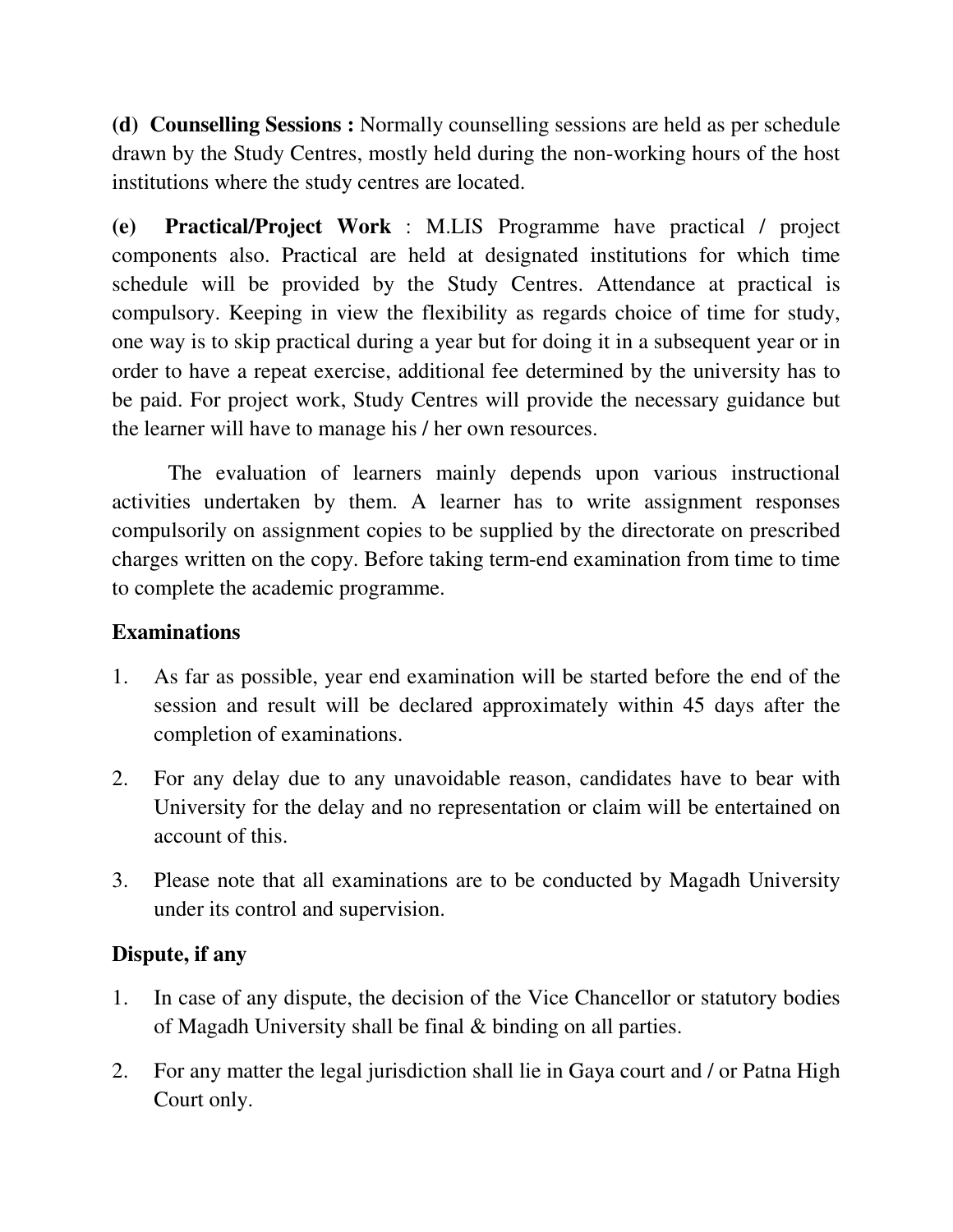#### **1. Duration of Course**

 The duration of course (M. LIS Programme) shall be of one academic session of one year.

### **2. Delivery System**

 The methodology of instruction in this programme shall be different from that of conventional courses. It will be more learner-oriented and the student would be an active participant in the teaching-learning process. Most of the Instruction will be imparted through distance rather than face-to-face communication. The University will follow a multimedia approach for instruction, it comprises:

I. Printed Materials II. Audio-Visual Aids III. Counselling Session IV. Practical will include lecture-cum-discussion, counselling and practical classes as per the requirement.

### **3. Conduct of Examination**

- (i) The students are required to appear at the University examination at the end of each academic session from the date notified by the University offer depositing the required examination fee.
- (ii) They have to appear at the assessment examination in each academic session carrying 20 marks in each subject. Assessment marks are awarded on the basis of overall performance.
- (iii) The examination shall be conducted by the Magadh University which shall also finalise the date of examination, centre of examination and necessary fee for its conduct.

### **4. Course Curriculum**

 Candidate for the Master Degree in Library and Information Science (M.LIS) shall be examined in eight papers carrying 100 marks each. There shall be seven theoretical papers (Written Examination) (Theory-80, Assignment-20). One practical paper. The duration of written examination shall be of three hours duration. In order to pass the examination, a candidate must obtain not less than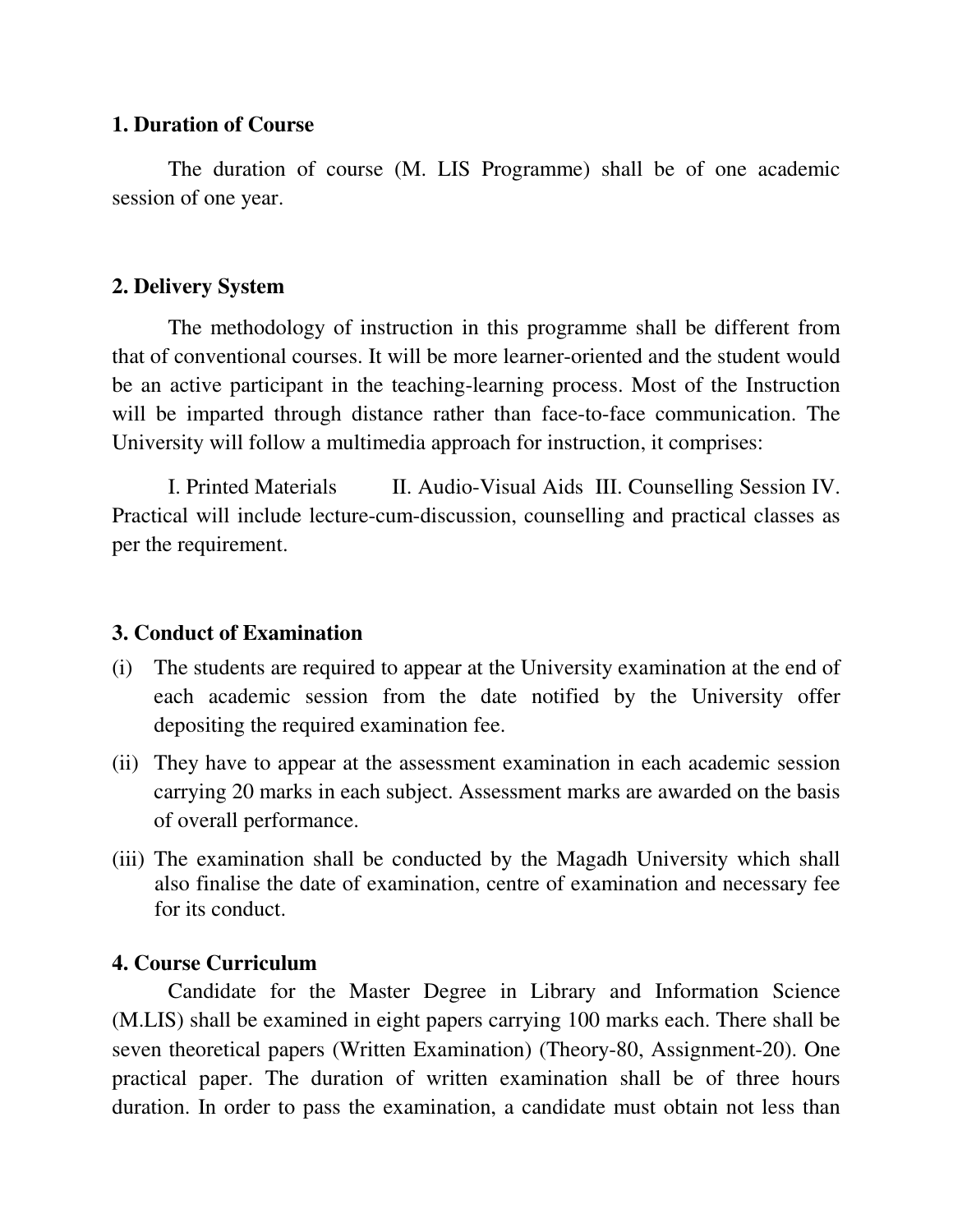45% marks in (36+9) in aggregate, otherwise the candidate shall be deemed to have failed. The details of each paper are given below :

| Paper Code | <b>Course Content</b>                         | <b>Distribution of Marks</b> |         | Total |
|------------|-----------------------------------------------|------------------------------|---------|-------|
|            |                                               | Theory                       | Assign. |       |
| MLIS-I     | Information, Communication and Society        | 80                           | 20      | 100   |
| MLIS-II    | Management of Library & Information Centres   | 80                           | 20      | 100   |
| MLIS-III   | Information Processing & Retrieval            | 80                           | 20      | 100   |
| MLIS-IV    | Information Communication Technology (ICT):   | 80                           | 20      | 100   |
|            | <b>Fundamentals and Applications</b>          |                              |         |       |
| MLIS-V     | Information Sources, Systems and Services     | 80                           | 20      | 100   |
| MLIS-VI    | <b>Research Methodology</b>                   | 80                           | 20      | 100   |
| MLIS-VII   | Elective (Select any one)                     | 80                           | 20      | 100   |
|            | (A) Public Library System and Services        |                              |         |       |
|            | (B) Academic Library System                   |                              |         |       |
| MLIS-VIII  | <b>Information Processing &amp; Retrieval</b> |                              |         |       |
|            | (Practical)                                   |                              |         |       |
|            | $Group - A : DDC$ or UDC                      |                              |         | 50    |
|            | $Group - B : AACR - II$                       |                              |         | 50    |

## **Eligibility**

| <b>PROGRAMME</b>                                        | <b>DURATION</b> | <b>ELIGIBILITY</b>                                                                                                                                                                                                                                                                                                                                                                 |
|---------------------------------------------------------|-----------------|------------------------------------------------------------------------------------------------------------------------------------------------------------------------------------------------------------------------------------------------------------------------------------------------------------------------------------------------------------------------------------|
| 1. Master of Library and Information<br>Science (M.LIS) | 1 Year          | To be admitted to the course for Master of Library &<br>Information Science, a candidate must have passed the<br>Bachelor of Library and Information Science of any<br>recognized Indian University or any examination recognised<br>by the Academic Council of Magadh University as thereto.<br>OR Graduate in any discipline with Diploma in Library and<br>Information Science. |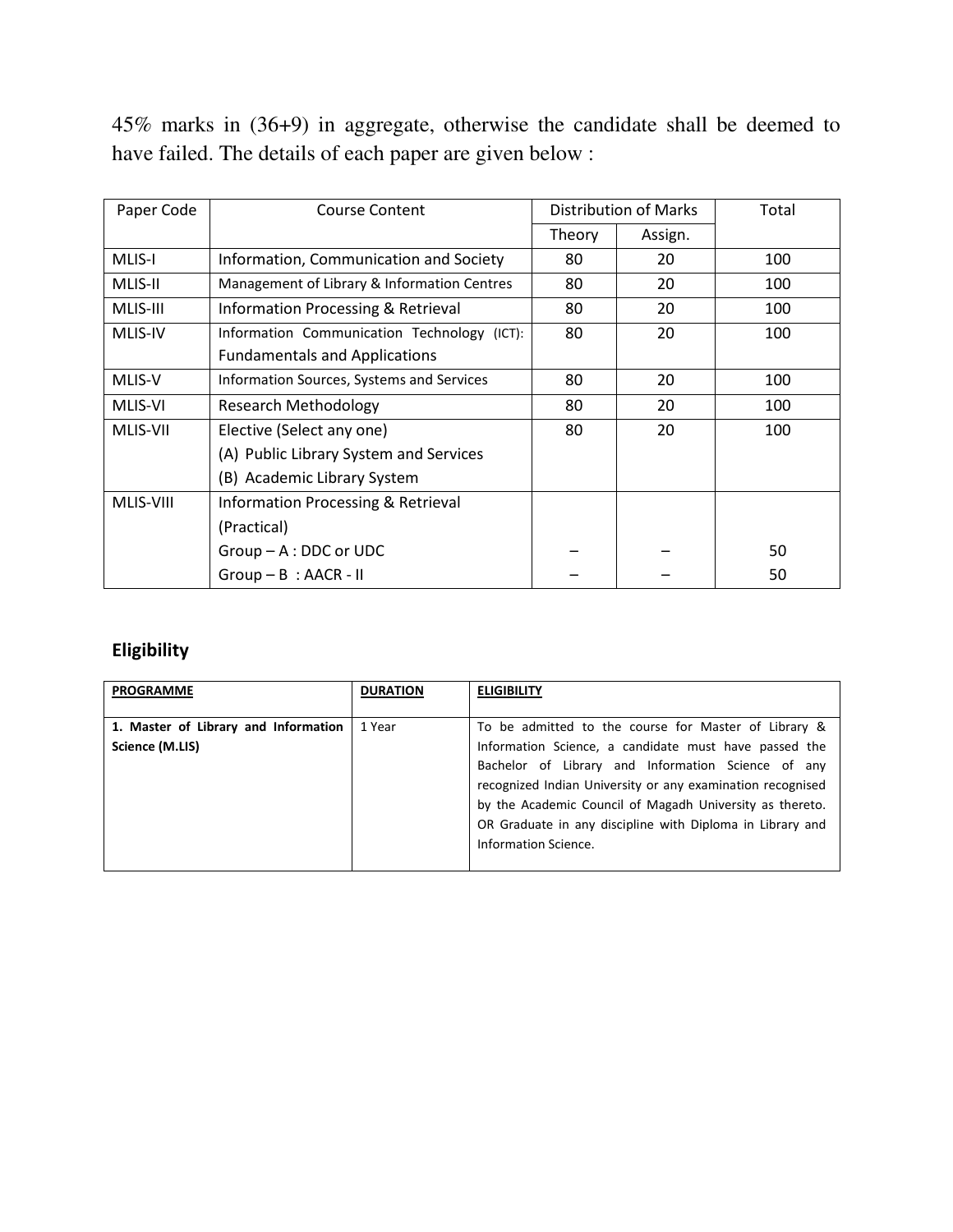### **Fee Structure**

A Candidate is required to pay the following fee at the time of admission

| Fee (Head-wise)                    | <b>Rupees</b> |  |
|------------------------------------|---------------|--|
| <b>Admission Fee</b>               | $500/-$       |  |
| <b>Academic Fee</b>                | $10,000/-$    |  |
| <b>Project</b>                     | $500/-$       |  |
| <b>Library Development Fee</b>     | $500/-$       |  |
| <b>Infrastructural Development</b> | $500/-$       |  |
| Total $(Rs.)$ -                    | $12,000/-$    |  |

- (i) Besides the above mentioned fees and charges, the cost of course materials supplied to the students for the entire course amounting to Rs. 2,500/- would be borne by the candidate at the time of admission.
- (ii) Assignment books charges, DDE Student's Welfare charges, kits & stationary charges has also to be deposited by each and every student at the time of admission (approx. Rs. 2150/-)
- (iii) Each candidate appearing in the University examination will be required to pay the prescribed examination fee.

 $\overline{\phantom{a}}$